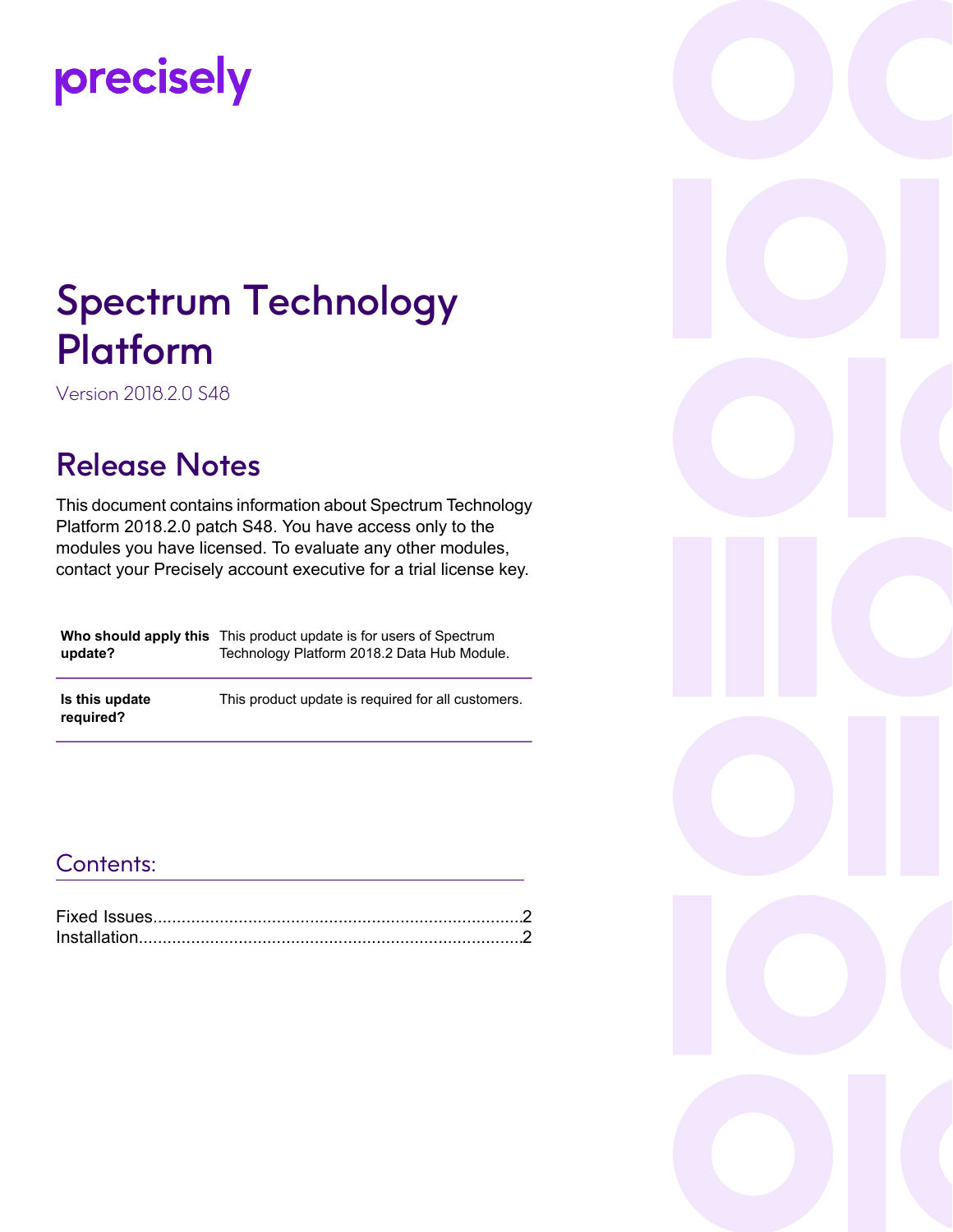### <span id="page-1-0"></span>Fixed Issues

| <b>CDQE-72802</b> | Fixes TrasientTransactionFailureException error when<br>running multiple query/write stages in parallel. |
|-------------------|----------------------------------------------------------------------------------------------------------|
| <b>CDQE-76074</b> | Fixes Trasient Transaction Failure Exception error when<br>while performing a HUB model backup.          |
| <b>CDQE-74281</b> | Fixes a ConstraintViolationException error.                                                              |
| <b>CDQE-75293</b> | Fixes various transaction termination errors in a cluster.                                               |

### <span id="page-1-1"></span>**Installation**

To install this product update, you must have installed Spectrum Technology Platform 2018.2.0.

**Important:** Before you install this product update, be sure that you have installed all previously released product updates for your modules and the platform. Unexpected issues may occur if you do not install product updates in the proper order. For a listing of product updates for each module and platform, see the **Spectrum [Technology](https://docs.precisely.com/docs/sftw/spectrum/ProductUpdateSummary/index.html#ProductUpdateSummary/source/Introduction.html) Platform Updates** pages.

#### *Applying This Product Update to a Cluster*

To apply this product update to a cluster you must stop all the nodes in the cluster then install the product update to each node by following the instructions in these release notes. You can start up each node after you update it.

**Warning:** You must shut down the cluster before installing this patch. Failure to do so may result in data loss and your system may become unusable.

### Installing on Windows

**Note:** In this procedure, *SpectrumDirectory* is the folder where you have installed the Spectrum Technology Platform server (for example, C:\Program Files\Precisely\Spectrum).

1. Stop the Spectrum Technology Platform server.

To stop the server, right-click the Spectrum Technology Platform icon in the Windows system tray and click **Stop Spectrum**.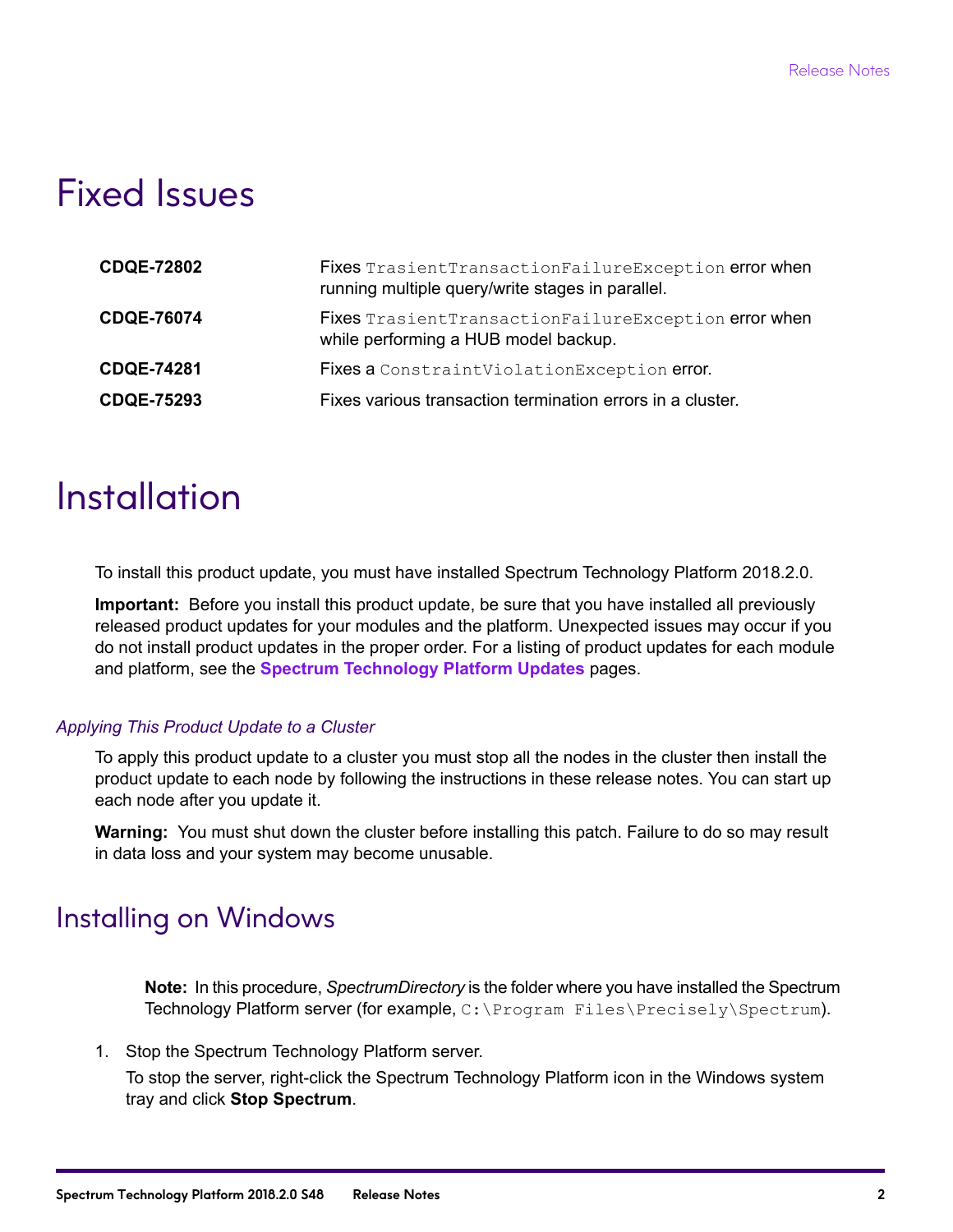2. Back up this file:

*SpectrumDirectory*\server\deploy\hub-18.2.car

- 3. Use the link in the release announcement to download the ZIP file containing the product update. You can also find links to software and release notes on the **2018.2.0 [Updates](https://docs.precisely.com/docs/sftw/spectrum/ProductUpdateSummary/index.html#ProductUpdateSummary/source/SummaryTable-2018.2.0.html)** page.
- 4. Extract the contents of the ZIP file to a temporary location.
- 5. Extract the contents of the resulting ZIP file  $(cdq20182s48.zip)$  to the folder where Spectrum is installed (*SpectrumDirectory*). Choose to overwrite the existing files.
- 6. Start the Spectrum Technology Platform server. To start the server, right-click the Spectrum Technology Platform icon in the Windows system tray, and click **Start Spectrum**.

#### Installing on Unix or Linux

**Note:** In this procedure, *SpectrumDirectory* is the directory where you have installed the Spectrum Technology Platform server (for example, /home/user/myuser/Spectrum).

- 1. Source the *SpectrumDirectory*/server/bin/setup script.
- 2. Run the *SpectrumDirectory*/server/bin/server.stop script to stop the Spectrum Technology Platform server.
- 3. Back up this file to a different location:

```
SpectrumDirectory/server/deploy/hub-18.2.car
```
- 4. Use the link in the release announcement to download the ZIP file containing the product update. You can also find links to software and release notes on the **2018.2.0 [Updates](https://docs.precisely.com/docs/sftw/spectrum/ProductUpdateSummary/index.html#ProductUpdateSummary/source/SummaryTable-2018.2.0.html)** page.
- 5. Extract the contents of the ZIP file to a temporary location.
- 6. FTP the  $cdq20182s48$ .tar file in binary mode to a temporary directory on the Spectrum Technology Platform machine.
- 7. Change to the directory where Spectrum Technology Platform is installed (*SpectrumDirectory*).
- 8. Untar the file using this command:

```
tar -xvf TemporaryDirectory/cdq20182s48.tar
```
9. Run the *SpectrumDirectory*/server/bin/server.start script to start the Spectrum Technology Platform server.